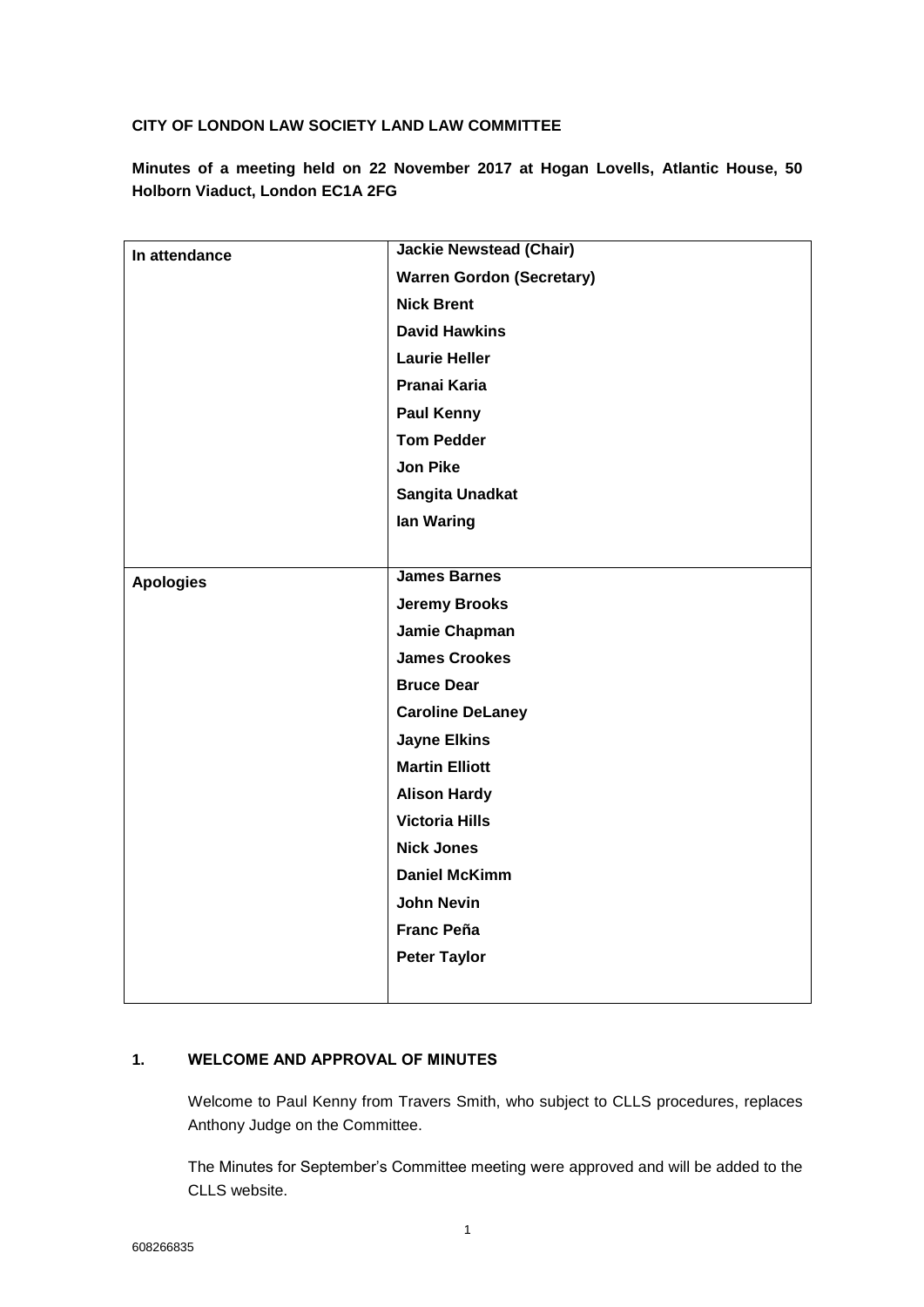#### **2. CLLS SHORT FORM REPORT ON TITLE**

The sub-committee is finalising the Short form Report on title and hopes to have it ready for the January 2018 Committee meeting.

# **3. CONSULTATION ON PROPOSED NEW RICS CODE FOR SERVICE CHARGES IN COMMERCIAL PROPERTY**

The RICS launched a consultation on 25 October on a replacement document for its existing Code for Service Charges in Commercial Property, 3rd edition. The new document is intended to go live from 1 April 2018. It is a "Professional Statement", which has professional conduct implications for RICS surveyors and regulated firms. There are eight mandatory requirements, breach of which could have legal and/or disciplinary implications.

Many aspects of the professional statement are the same or similar to the existing Code and users should, therefore, benefit from familiarity with the statement.

The Committee supports the RICS's commercial service charge document being elevated to a professional statement. It considers that the eight mandatory requirements are appropriate and most managing agents and landlords should be able to comply with them. The Committee is concerned about the situations where an RICS regulated surveyor is employed by a non-regulated property company, or an RICS regulated firm is employed by perhaps an overseas organisation that is not regulated by the RICS. If the mandatory requirements are too wide-ranging, they can cause real problems for the RICS regulated individual or firm who may wish to comply, but is prevented from doing so by the employer or client. This is especially problematic in the light of the legal and/or disciplinary consequences for those departing from those requirements.

In that regard, the Committee considers (and it agrees with the professional statement) that it is appropriate that matters of timeliness in the issuing of budgets to occupiers and detailed statements of actual expenditure should be principles of best practice rather than mandatory requirements. There had been concern in the property industry that having precise time limits for the issuing of such information as a mandatory requirement would cause serious problems for RICS regulated people or firms employed or instructed by organisations not regulated by the RICS.

In terms of other comments:

1 The Committee wonders whether reference should be made to the service charge provisions in the Model Commercial Leases, in addition to the references to the City of London Law Society and Practical Law Company drafting, as examples of Code compliant provisions.

2 In relation to management fees, the professional statement at paragraph 2.4.2 states "This professional statement cannot override the terms agreed between the parties and recorded in the lease. However, where the lease limits the amount or quantum of the fee recoverable from occupiers it is a matter between the owner and occupier and should not prevent or limit the manager's ability to charge a commercial fee that reflects the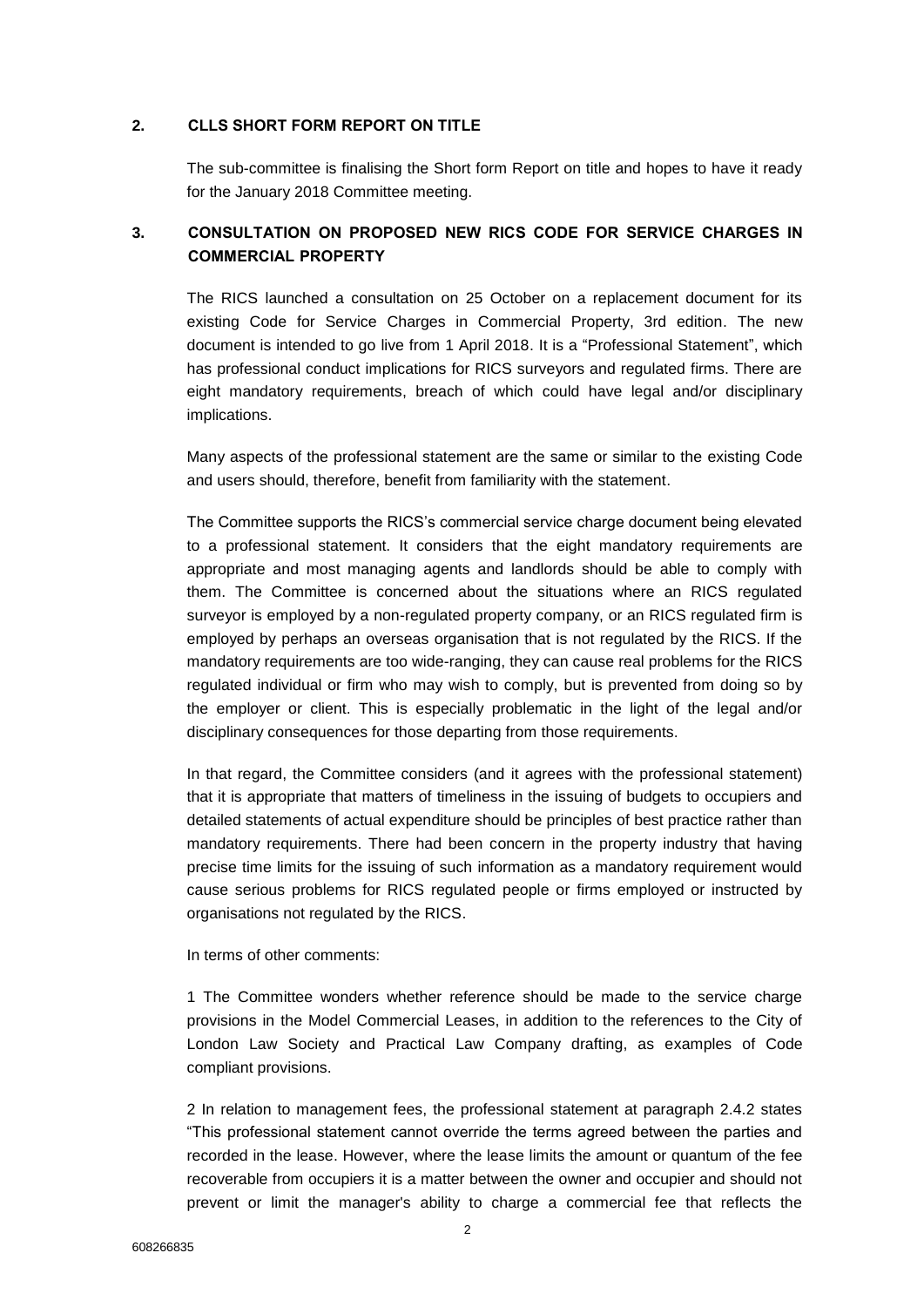requirements of this professional statement. In certain circumstances, this may result in a shortfall in the recovery of service charge costs on behalf of the owner, but the overriding principle should be to achieve best-practice principles for the management and administration of services charges in commercial property." The Committee questions why the owner should necessarily suffer the shortfall in this situation and not be able to recover from the occupiers. If the manager charges a commercial fee, the owner should be able to charge this to the occupiers and include provisions to that effect in the lease.

3 The professional statement advocates the use of alternative dispute resolution (ADR) as industry best practice. It should be noted that most leases do not include ADR provisions. The Committee would point out that ADR provisions are not necessarily universally seen as helpful. Even if there is provision for ADR, there is no obligation on the parties to agree a resolution using that method. While perhaps not an ideal route, recourse to courts at least provides greater certainty of outcome. There is also greater certainty with an arbitration or expert provision.

The Committee was asked to provide by Wednesday 29 November any further comments on the consultation document.

The Committee proposes to submit a short response and the deadline for responses is 6 December 2017.

#### **4. UPDATE ON PROPOSED NEW RICS CODE FOR LEASING BUSINESS PREMISES**

The RICS proposes to launch in 2018 a replacement for its Code for Leasing Business Premises. In addition to the code itself, as currently, there will be a template heads of terms and occupier guide.

The objective of the new code is to improve the quality and fairness of initial negotiations on lease terms and to promote the issue of comprehensive heads of terms, and will, therefore, be a key document for agents in particular.

The new code will be a Professional Statement, which includes mandatory requirements, breach of which could have legal and/or disciplinary implications for RICS surveyors and regulated firms. In accordance with the code's objective, the mandatory requirements relate to the general approach to negotiations and also to what the heads of terms must contain. For example, the heads must identify rent reviews date and the basis of review, but there is no mandatory requirement for the review to be upwards only or otherwise. Another example is that the heads must contain information on the rights to assign, sublet, charge or share the premises, but there is no mandatory requirement as to what those rights must be.

So the mandatory element is to ensure that the heads identify certain highlighted information in relation to the proposed lease. The code continues to adopt a best practice (but non-mandatory) approach as to what the terms of the lease should be, for example, the onerousness of the repair obligation, or the conditions for assignment or subletting.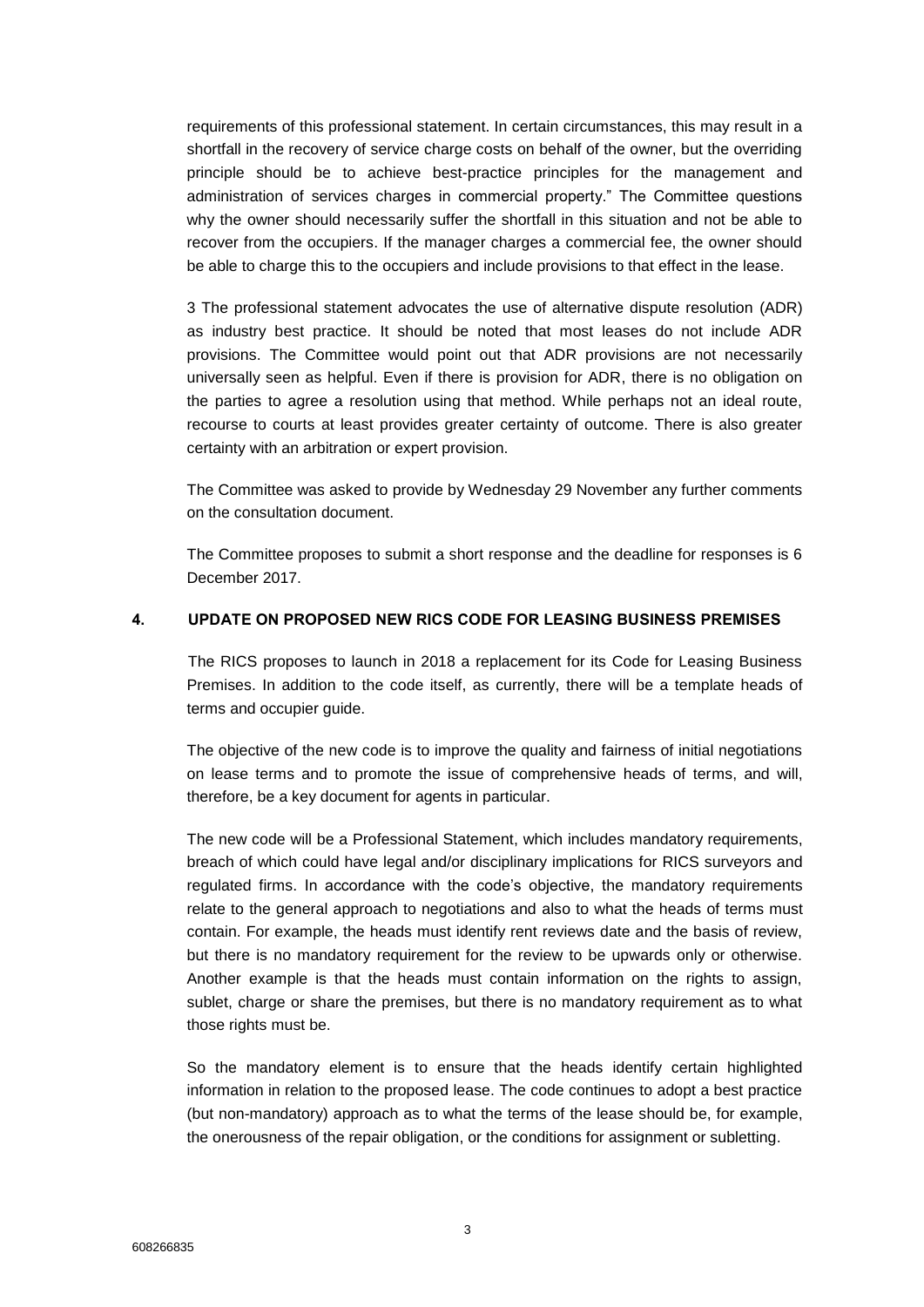Whilst the draft professional statement is not at a formal consultation stage, Warren Gordon will feed back to the RICS the following key observations made by the Committee at the Committee meeting.

- Layout needs to be improved the Code should stand out more from the surrounding regulatory information.
- Paragraph 3.5 should be limited to advising tenant to obtain professional advice as to the implications of contracting out. Landlords should not need a "good reason" to contract out.
- Pre-Conditions for tenant's breaks in 3.6 should include on-account service charge payments and, possibly more widely, undisputed sums owed.
- Does 4.1 cover the situation where following agreement of the heads of terms there are ongoing discussions over whether the tenant should provide a rent deposit or guarantee? It was suggested that the words "any requirement for" are removed. It should also be clear whether the amount of the rent deposit also has VAT added.
- In 6.5, subleases of part can be excluded from statutory renewal rights if landlords wish.
- Is the reference in 7.5 to principles, the "core principles" or the whole professional statement?
- 9.3 "protect value" is too limited. It should also reflect the impact of the alteration on the building (beyond the premises) such as air-conditioning.
- 10.2 leases hardly ever require the policy terms to be fair and reasonable.

### **5**. **VAT ON SEARCHES**

Firms should be considering the approach to VAT and electronic searches in the light of the "Brabners" decision, both going forward and for electronic searches in the last 3-4 years where no VAT was charged to the client. An update will be provided on this topic at the January 2018 Committee meeting, by when the Law Society guidance should have been issued.

# **6. UPDATE ON GREENFIELD TELECOMS AGREEMENT/LEASE AND ROOFTOP TELECOMS AGREEMENT**

Alison Hardy will circulate revised greenfield and rooftop communications agreements to the Committee for comments.

# **7. UPDATING CITY CORPORATION'S STANDARD WAYLEAVE AGREEMENT FOR THE NEW ELECTRONIC COMMUNICATIONS CODE**

The Committee will consider revisions for the new Electronic Communications Code to the City of London Corporation Standard wayleave agreement on which the Committee worked extensively. The sub-committee members will comprise Warren Gordon, Alison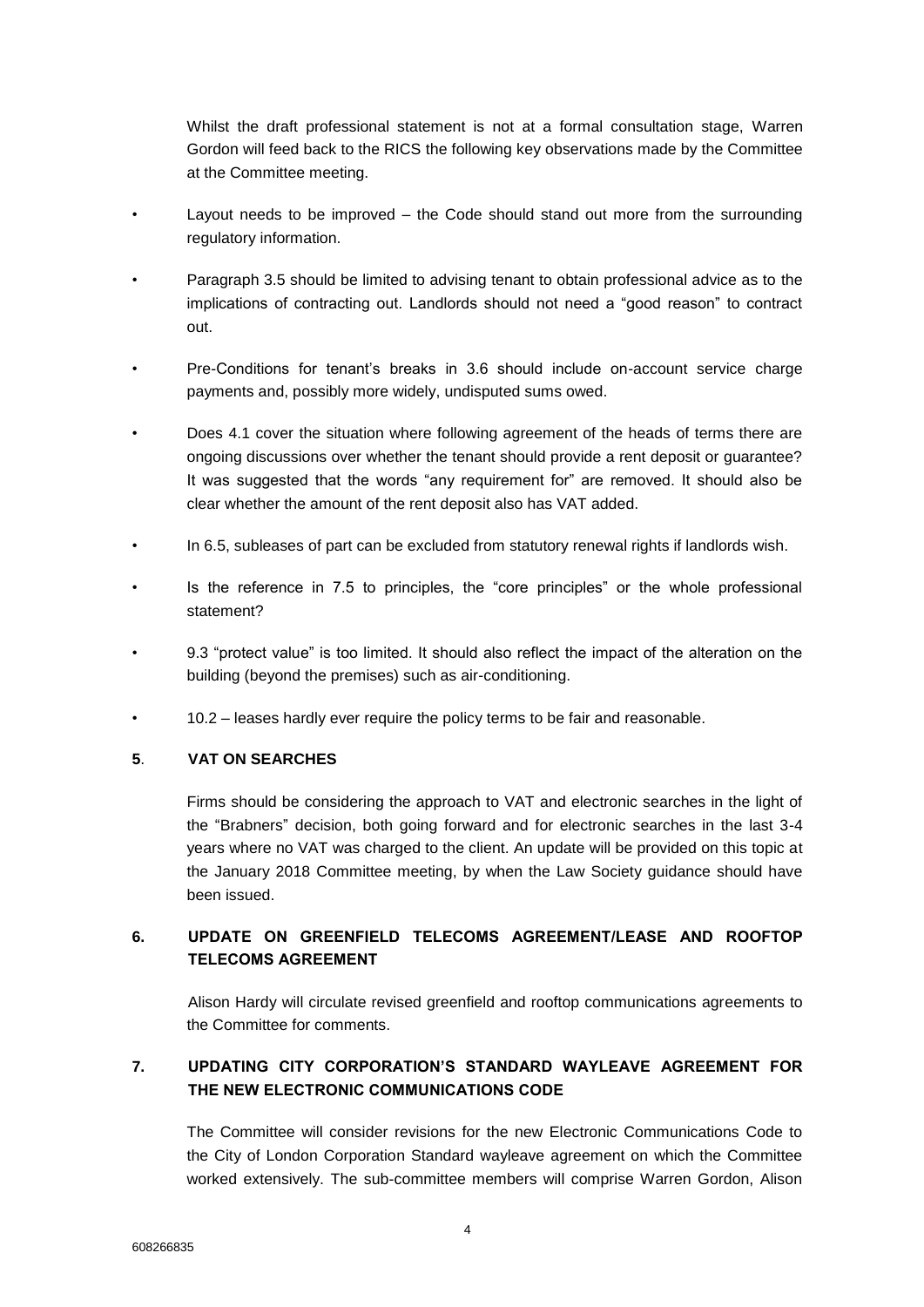Hardy, Laurie Heller and Paul Kenny. Other volunteers from the Committee are requested to work on updating the standard wayleave for the new Code.

### **8. CONSULTATION ON SANCTIONS TO TACKLE ILLICIT TOBACCO**

The Government has issued its response on its Consultation on sanctions to tackle illicit tobacco. The Government will approach landlord and landowner representative bodies early in the new year for next steps and the Committee may wish to be involved. A link follows to the Summary of responses.

[https://www.gov.uk/government/uploads/system/uploads/attachment\\_data/file/657737/Su](https://www.gov.uk/government/uploads/system/uploads/attachment_data/file/657737/Summary_of_Responses_document.pdf) mmary of Responses document.pdf

# **9. COMMITTEE'S RESPONSE TO CONSULTATION ON ABOLITION OF LEASEHOLD HOUSES**

The Committee responded to the Government's consultation on abolition of leasehold houses and a link to this follows. This is also on the CLLS website.

[http://www.citysolicitors.org.uk/attachments/article/114/Consultation%20-](http://www.citysolicitors.org.uk/attachments/article/114/Consultation%20-%20Tackling%20unfair%20practices%20in%20the%20leasehold%20market.pdf) [%20Tackling%20unfair%20practices%20in%20the%20leasehold%20market.pdf](http://www.citysolicitors.org.uk/attachments/article/114/Consultation%20-%20Tackling%20unfair%20practices%20in%20the%20leasehold%20market.pdf)

# **10. LOBBYING REPRESENTATIVE BODY FOR ELECTRICITY SUPPLIERS IN RELATION TO POINTS OF CONCERN ON ONEROUS ELECTRICITY SUB-STATION LEASES**

The Committee may look to lobby the Energy Networks Association and, if not them, OFGEM about the terms required by operators in sub-station leases. Can standard terms be developed across the industry and what can be done about unreasonable terms or requirements particularly from smaller operators?

### **11. AOB**

- Brexit will be on the agenda for the January meeting to consider its impact on environment, energy, planning, procurement and movement of people and the market.
- Please let Jackie Newstead know if Committee members wish to be considered for Vice-Chair of the Committee. CLLS requires Committees to have Vice-Chairs going forward, although appointment as Vice-Chair is no indication that the individual will necessarily replace the Chair when they step down.
- CLLS has suggested that Committees should play a role in training junior lawyers. Committee members are asked to provide their thoughts as to whether this is something the Committee should be doing.
- Committee members were asked to spread the word among colleagues about the work of the Committee and the CLLS.